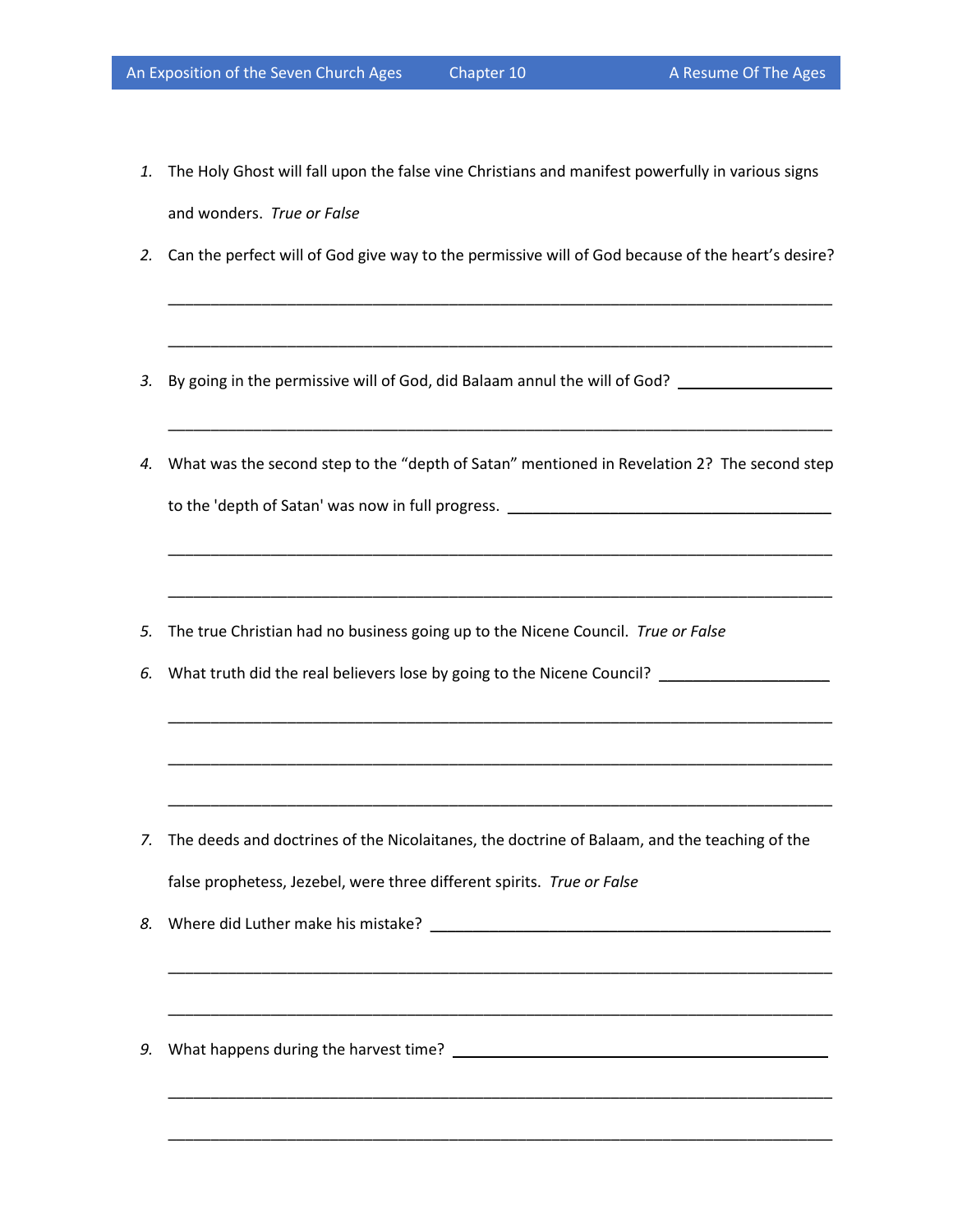| 12. What does the "mark in the forehead" mean, as mentioned is Revelation 13? _______________                                                             |
|-----------------------------------------------------------------------------------------------------------------------------------------------------------|
|                                                                                                                                                           |
| 14. The true church will not be taken in the Rapture until the antichrist (in person) takes over this<br>complete world system of churches. True or False |
|                                                                                                                                                           |
|                                                                                                                                                           |
| 17. What are the people of God being made ready by? ____________________________                                                                          |
|                                                                                                                                                           |
| 19. The only way the false spirit in the last day can be distinguished, is by what? _______________                                                       |